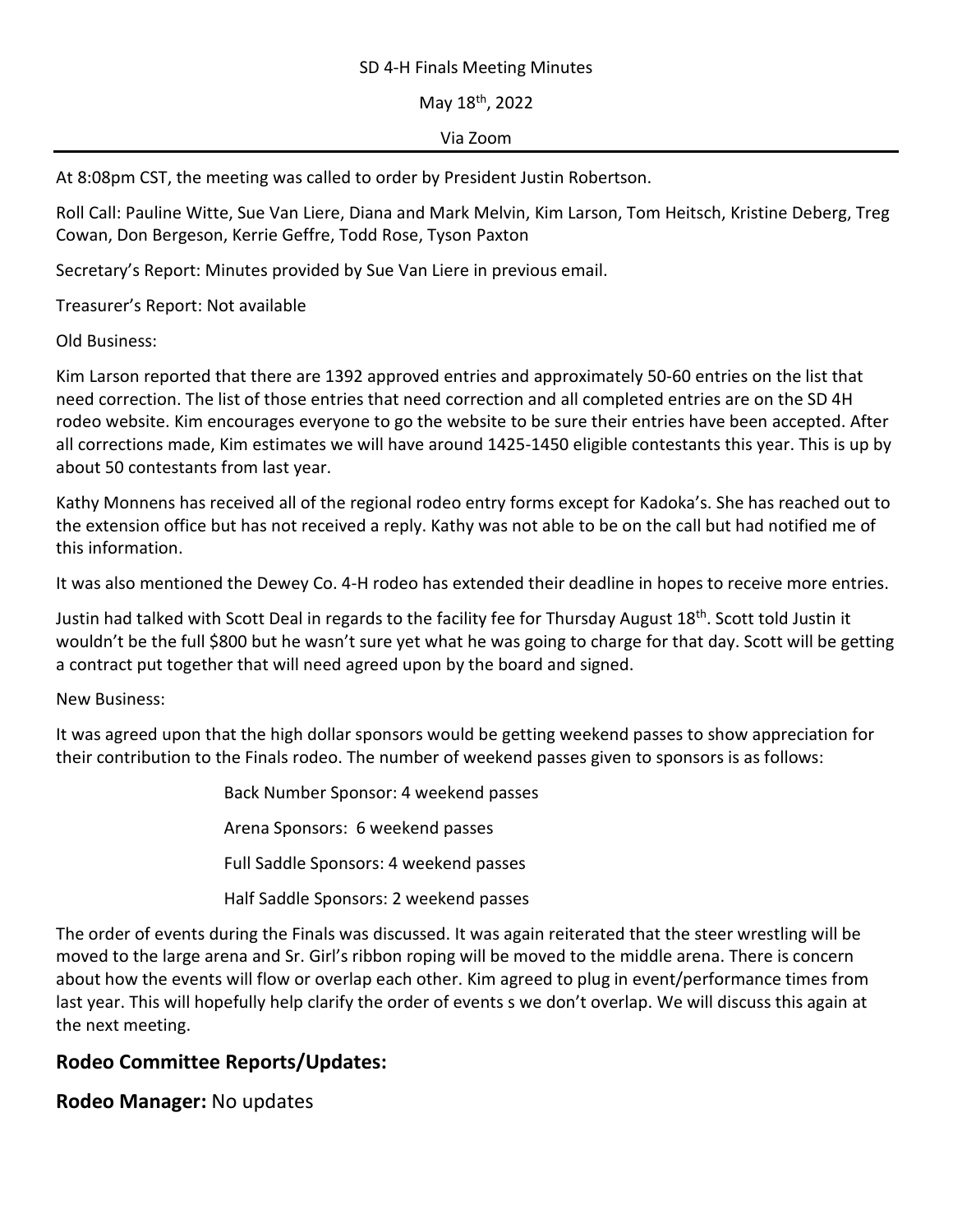**Judges:** Tyson Paxton and Justin Robertson. Tyson has some of the judges lined up. He will continue working on it.

**Timers:** Teri and Kim are working on this

**Grounds:** Don Bergeson and Jeremy Cass, no updates

**Ambassador Committee:** Pauline Witte reported that Danci came to town in April. She and some of the Ambassador committee went to the hotels in Pierre/Ft. Pierre asking for room donations for during the Finals. All but 2 hotels that have donated in the past, again donated one or more rooms. Pauline reported that Danci has been asked to carry a flag during the Casey Tibbs Match of Champions. Danci is hopeful that she will be able to do this. Pauline also reported that this year, there are 8 region rodeos that will be having the ambassador competition during their rodeos. There are 3 new ambassador coordinators for this year. The coordinator packets have been mailed to the 8 regions that will be having the ambassador competition.

**Saddles:** Teri Heninger confirmed that the saddles have been ordered and all saddle sponsors have been obtained.

**Photography:** Knippling Kustoms, no updates

**Stalls:** Kim reported that she and Scott Deal updated the wording on the 4H rodeo website to make it more understandable in regards to reserving stalls during the 4H Finals.

**Rodeo Announcers:** Tyson has talked to Shaun Maher about announcing again this year. Shaun has to check his schedule. Tyson will get ahold of him in a few weeks to see if Shaun will be available.

**Contestant Registration:** Kim reported that she would like to try a different check in system that will make it easier for families with multiple kids to check in.

**Sponsors/Advertising**: Valerie Kelly reported that she and Emily will be making follow up phone calls next week. She mentioned they are still short some of the chute sponsors

**Finals Awards Ceremony:** Helen Jane Paxton confirmed that everything is in place for the award's ceremony.

**Buckles:** Kathy Monnens will order the buckles next week.

**Go Round Prizes**: No updates.

**Ambulance:** Teri confirmed that the ambulance contract is in place.

**BBQ:** Regina Maier confirmed that the BBQ is a go.

**Gate Ticket Sales:** Sue--- Kalyn Eulberg—Casey Tibbs Center

**Concessions:** Stanley Co. Wrestling